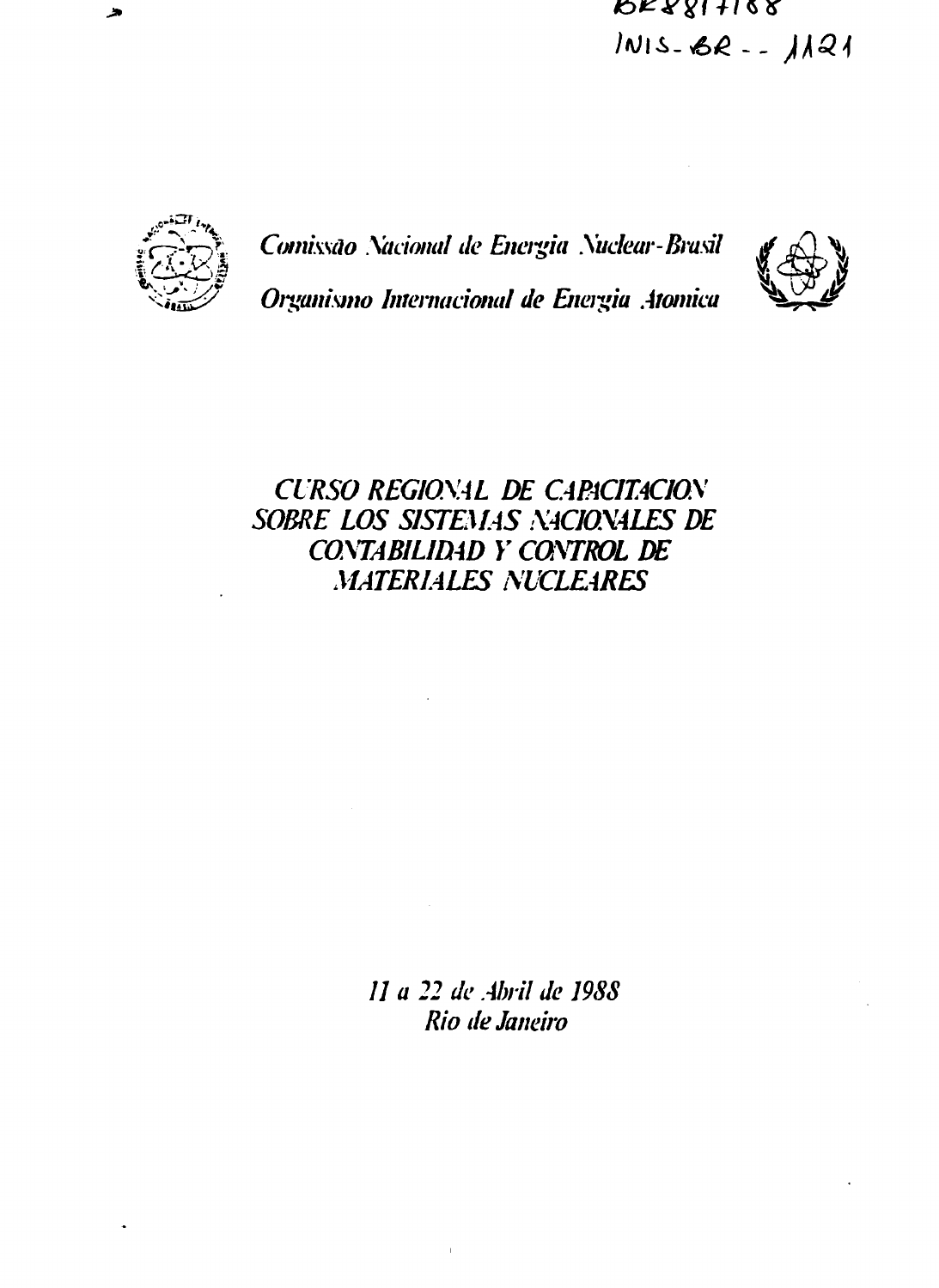#### NUCLEAR MATERIAL MEASUREMENT SYSTEM IN BRAZIL

è Silvio Gonçalves de Almeida Safeguards Laboratory-CNEN

#### **INTRODUCTION**

The International Safeguards Agreements between Brazil and other countries has been concluded with the participation of the International Atomic Energy Agency (AIEA), and involve activities of physical protection and control of nuclear materials in order to garantee their exclusively use for peaceful purposes. However, at least this material is potentially dangerous and expensive, and an effective accounting and control system has to be established in order to prevent unauthorized use of nuclear material for purpose other than those it has been specified, as well as timely detection of any loss.

So, one of the main present tasks of the Safeguards Division of CNEN is to establish and maintain an effective and credible National System of Nuclear Material Control and Accounting. In this way, in 1980 the CNEN decided to set up a Safeguards Laboratory (LASAL), expanding its role in the material accounting verification through independent measurements of the amount of nuclear materials present at any facility by DA or NDA as an important aspect to facilitate the implementation of International Safeguards.

#### THE SAFEGUARDS LABORATORY (LASAL)

It is located within the perimeter of the Radiation Protection and Dosimetry Institute of CNEN (IRD), Rio de Janeiro , about 30km from CNEN-headquarter, and consists of about  $450m^2$ usabüe space (see Fig. 1).

Although the main additional suports for its operation is coming from IRD and its general infrastructure, LASAL is only subordinated to the Safeguards Division of CNEN, which was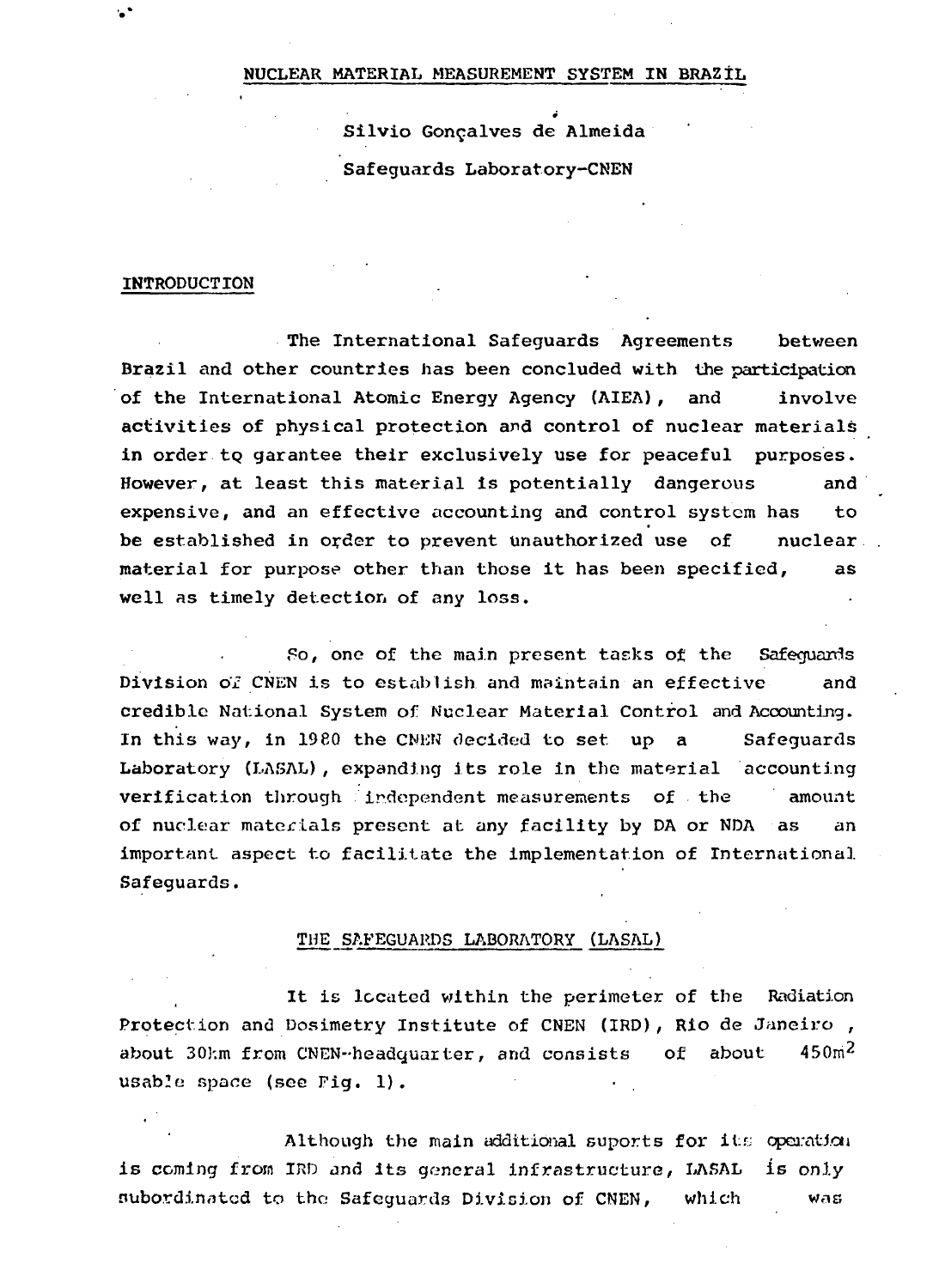responsible for the construction and setting up, and presently for its operation, in consultations and guidance of SAL/IAEA on technical requirements and design criteria, as well as the procurement of adequate equipment and personal training in order to have achieved highest possible technical standards.

The construction of LASAL was begun in April 1981 and finished by September 1982, and at moment it is under partial operation carring out and implementing independent verification measurements according to destructive (DA) and non-destructive (NDA) assays of nuclear materials, in special for uranium and thorium analyses.

It is operated by 8 researches and technicians, allocated in six main sections or activities as follow:1. Internal accounting and control of samples; 2. Internal radiation protection; 3. Wet chemistry;4. Radiometry;5. Impurities and process waste measurements; and 6. Mass spectrometry (soe Fig. 2).

#### SCOPE

Independent measurements of nuclear materials for safeguards purposes means to provide a quantitative verification in order to detect any diversions of such materials assuming that facility and inspection measurements are of sufficiently quality of performance to permit this detection, aplicable to generic types of nuclear facilities. In any cases destructive and or non-destructive assays must be available to perform the measurement of verifi cation of the integrity of such nuclear materials.

In order to obtain meaningful and sufficiently ( accurate results of destructive analysis verification it is absolutely necessary not only to have available the adequate analytical techni ques but also to establish for each type of nuclear material and any relevant conditions of inspection optimized sampling, preparation and packaging of the samples, shipment, methodology of analy sis, and data collection and treatment procedures.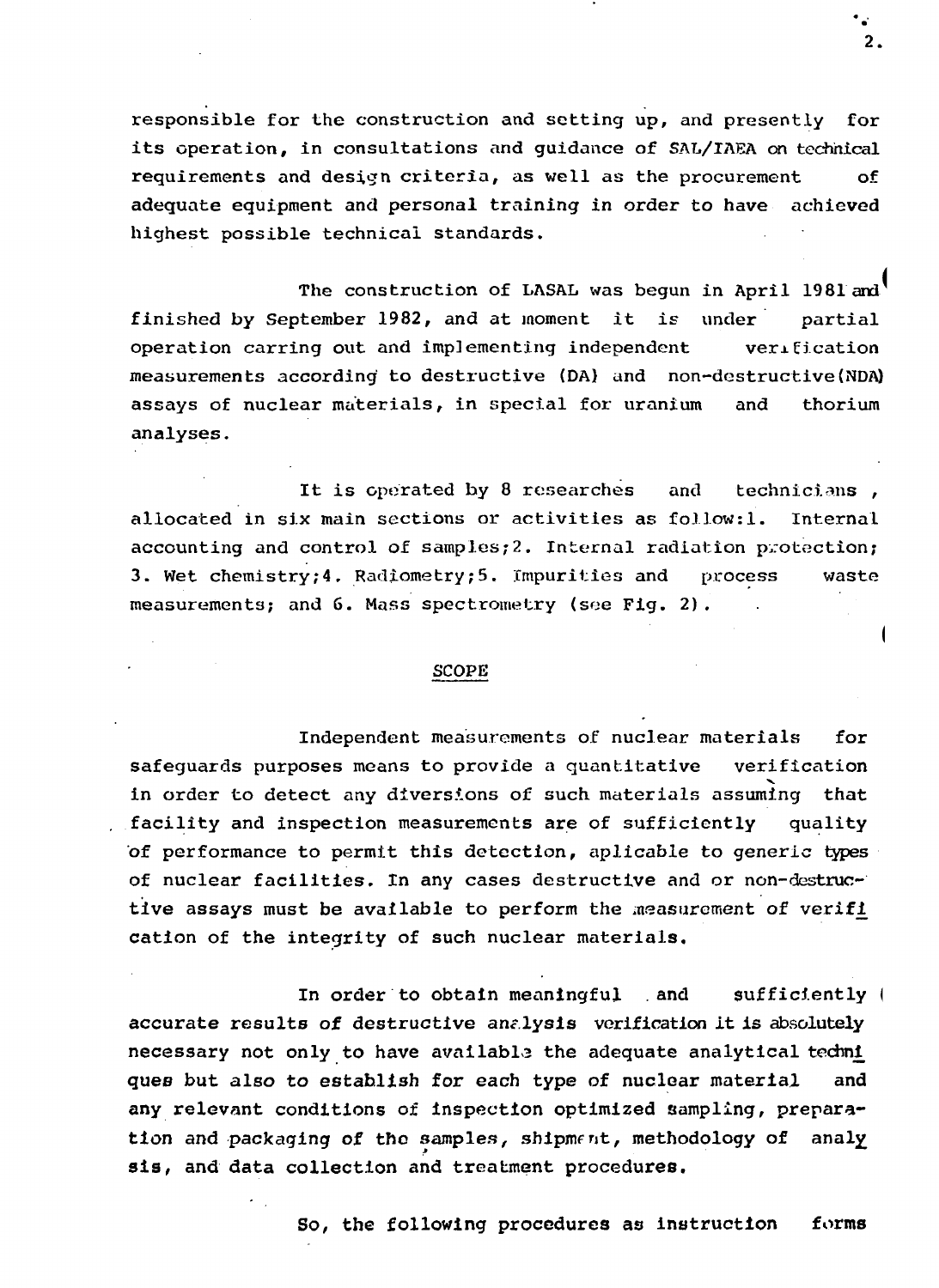have been implemented and incorporated to our national verification system for all types of material as very critical steps in the measurement process:

- A) Material stratification for sampling to atempt to each diferent inspection plan;
- B) Sampling, sample conditioning (special sample bottles) and operator's data collection;
- C) Packaging and transport of samples;
- D) Receipt of samples at LASAL;
- E) Analysis at LASAL;

۰.

Fl Reporting of analytical results;

Gl Preparation and characterization of NDA and DA working standards;

- H) Data evaluation;
- I) Utilization of evaluation results and measurement error goals.

#### METHODS AND TECHNIQUES

Samples taken by national inspectors at nuclear. facilities are sent for analyses at LASAL or properly checked at own facility using NDA techniques.

In order to analyse accurately samples LASAL is being sufficiently equiped, and methodology of routine analysis by optimized analytical schanes as well as for implementing qualified methods and techniques of analytical measurements as required in material accountancy for safeguards use have been implemented. In addition, the precision and accuracy of the measurements ' are established, and periodically observed through the standardization and internal quality control of the measurements performance.

Very good results have been obtained, in particular those related with uranium concentration determination in pure non-irradiated nuclear materials by potentiometric titration and ignition-gravimetry (measurement precision and accuracy of 0,05 % rel. or batter) as well as spectrophotometry in low concentrated U-scrnp and waste solutions.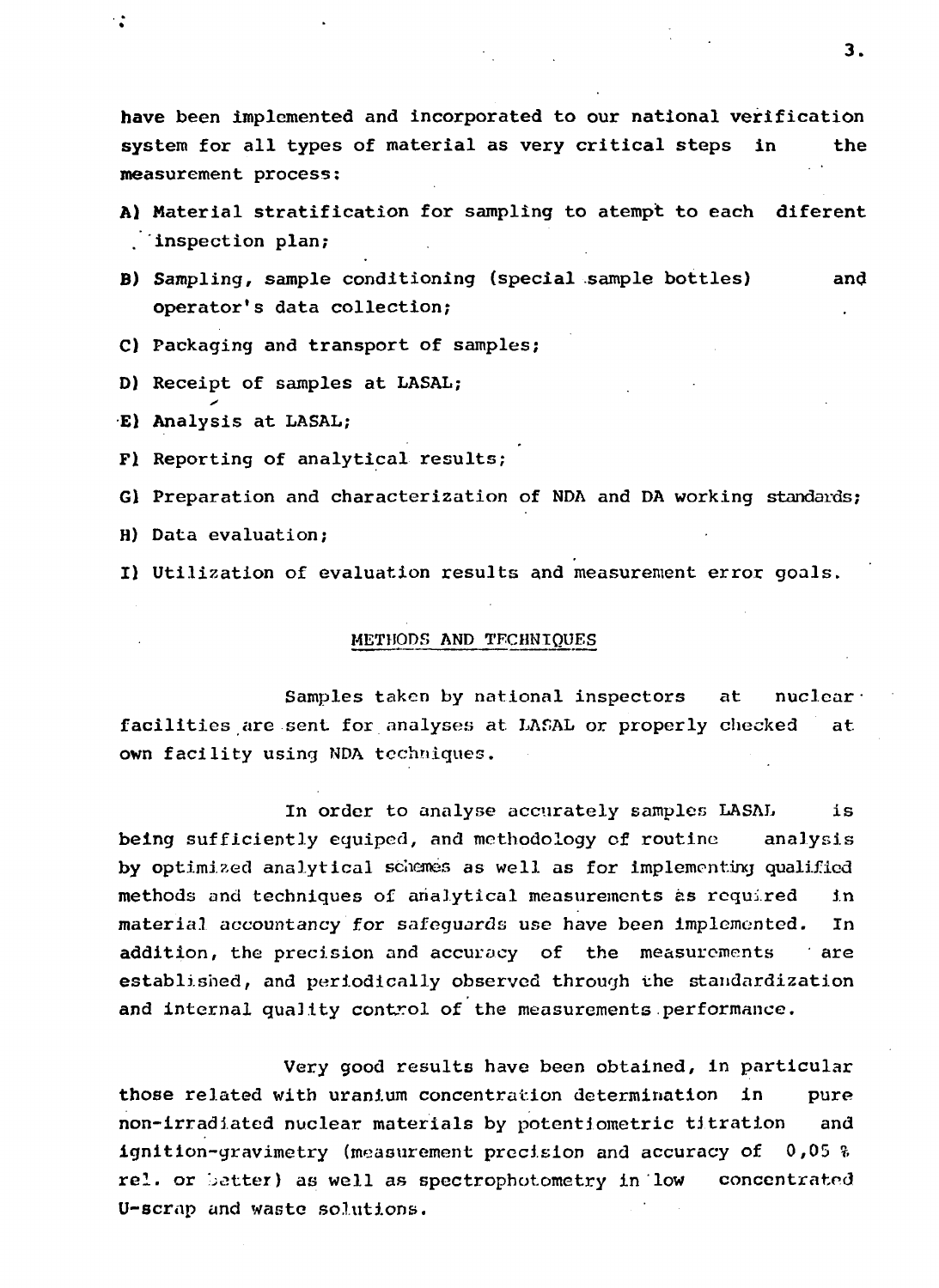Computer programmes to acquire and evaluate the analytical data and final results have been implemented using a calculator HP-97 and a personal computer HP-85B.

In order to estimate or determine the U-235 content in a large number of nuclear materials in different types of packaging, the use of appropriate instruments and procedures of gamma spectrometry by non-destructive assays are in progress, also whenever necessary the personal computes HP-85B is used interfaced to the gamma meters.

Mass spectrometry for isotopic analysis as well as emission spectrography for impurities analysis should be routinely performed as basic techniques available at LASAL. Por instance,the procurement of such equipments is not foreseen in the budget planning of the near future, because of the, high investment cost and currency exchange restrictions to import them. So, isotopic composition analysis is provided from a research institute of CNEN<br>supporting temporarily the LASAL, while the impurity analysis, supporting temporarily the LASAL, while the impurity whenever necessary, and in particular cases is backed-up by a very<br>precise and accurate determination of the U-concentration by precise and accurate determination of the potentiometric titration.

Concerning the U-235 determination, instead of isotopic composition measurements on uranyl nitrate solutions , it is in progress 1.ho use of well detector and suitable arrangements, which could provide for sufficient precise and accurate measurements as an intermediate solution.

Other essential point is related to suitable standard reference materials available to perform a reliable internal quality control programme of the measurement, system concerning destructive assay procedures for elemental and inotopic analysis, as well as well-characterized reference materials similar in composition, shape and packaging to the samples of nuclear materials to calibrate NDA techniques or to verify their accuracy. At. mement, there is available at IASM, some uranium working standards reference materials for NDA provided by national nuclear facility and characterized for enrichment by SAL/IAEA, as well as NBS-primary standards reference materials, characterized for elemental and isotopic

4.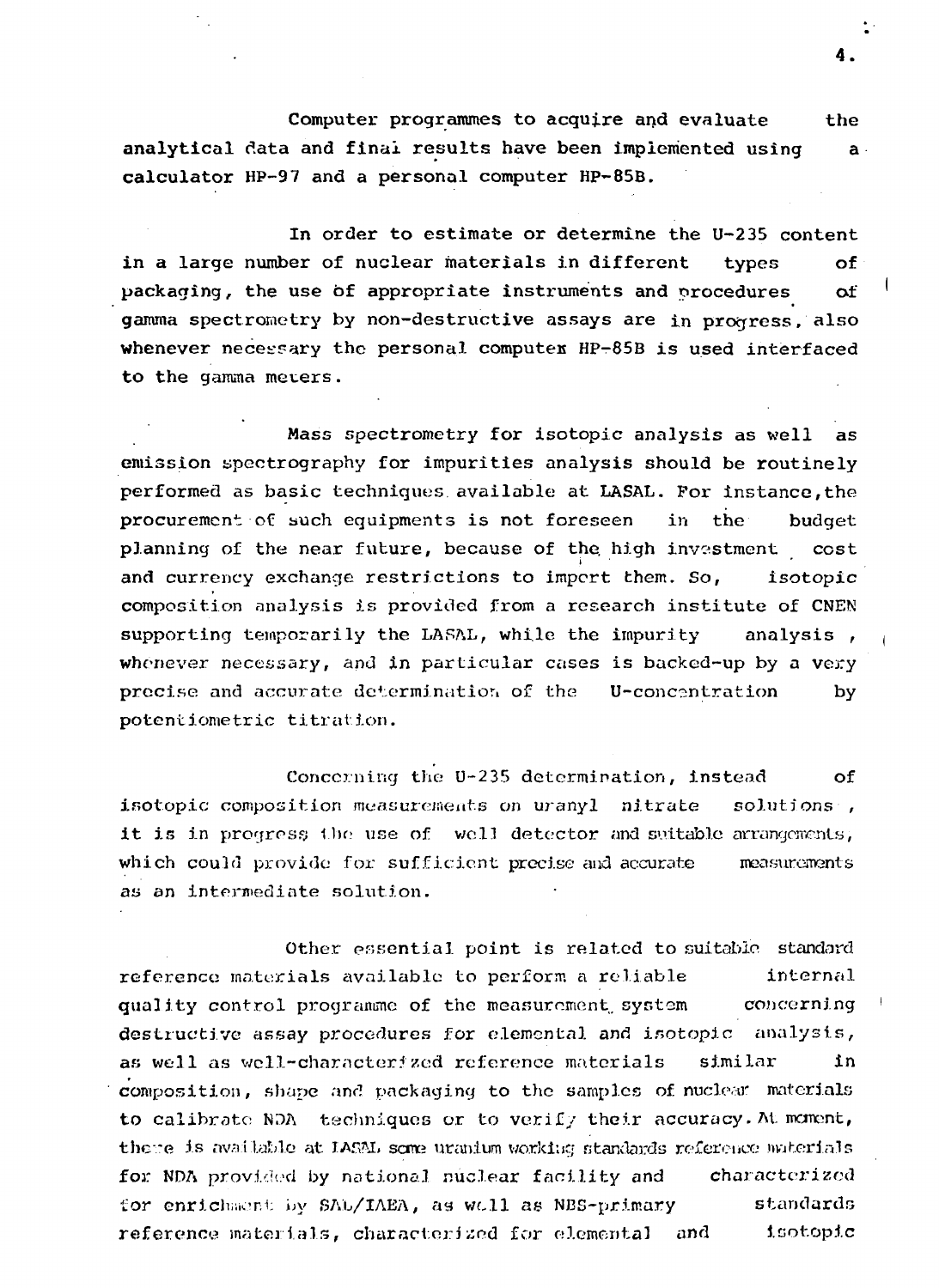**composition of uranium as required for DA. Considering that such materials are available at the LASAL in limited quantities and it is intended to be used carefully so that the stock last as long as possibly-a fully detailed programme to prepair and characterize working reference materials are in progress.**

÷

**Equally important tasks of the LASAL are calibration •and providing maintenance of inspection equipment, preparing" sta tistical sampling plans for national safeguards inspection, and taking active part in the application and the further development of safeguards methods and techniques, as well as to arrange all necessary consultation for the other facilities'in order to assist them to establish its own effective accountancy and control, to develop a measurement system for the nuclear material, movements and physical inventory taking. •**

#### **NATIONAL AND INTERNATIONAL CO-OPERATION AND TECHNICAL ASSISTANCE**

 $\ddot{\phantom{1}}$ 

**Research and development are not the main activity of LASAL, although in particular the optimization of analytical procedures is one important aspect to be considered.**

**Programmes for co-operation and technical assistance at the national and international levels are provided from organizations and research laboratories supporting temporarily the LASAL, which give the possibility to the staff to be involved in the research and development works as an important instrument for increasing the professional qualification of the staff, in order to be able to establish optimized analytical working plants.**

**So, under LASAL'S coordination and financial support adequate projects of research and development of safeguards methacds** and the techniques have been provided by universities and research **centers related to DA techniques to be available to implement tliem at LASAL, such as: Polarography, redox titration, and laser fluorimetry techniques, as well as volumetric calibration of tanks by isotopic dilution mass spectrometry.**

**Under a regular program of technical assistance and cooperation provided by IAEA to the member states, its Department**

5.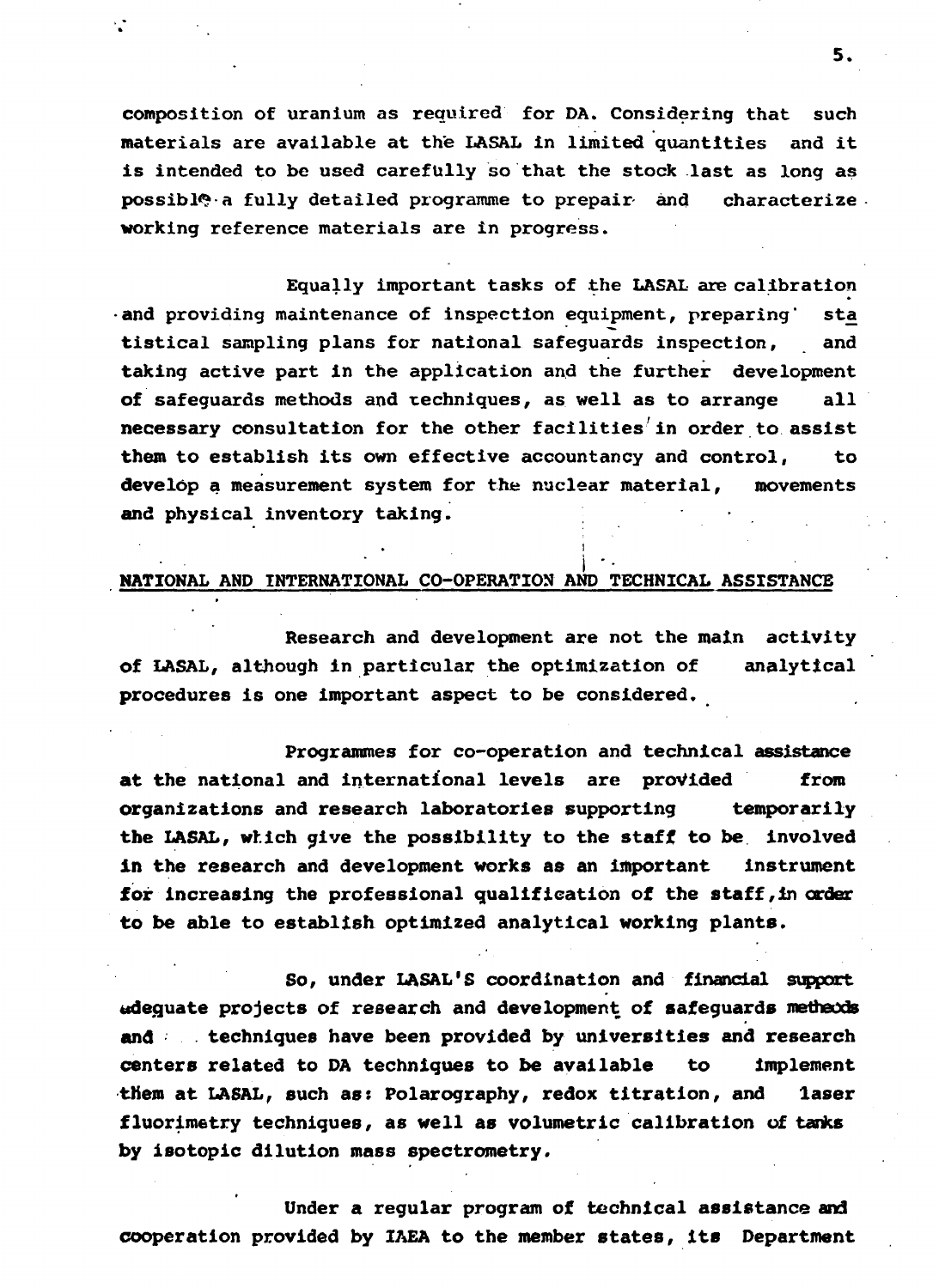**of Technical Assistance and Co-operation have been maintained a project by 1985 and 1986/1987 for procurement of advanced equipments not available in Brazil, and training, in order to implement NDA techniques, as well as providing standard reference materials, for calibration of all techniques (DA and NDA) in use.**

**Cooperative bilateral safeguards technical exchange program between Brazil and United States are in progress , and involve both U.S. Department of Energy and the National Nuclear Energy Comission of Brazil. As the first activity it was successfully performed an "In Plant Test and Evaluation of the Neutron Collar for Verification of PWR Fuel Assemblies at Rezende, Brasil" over a period of 6 months in 1985 at the "Fabrica de Elementos Combustíveis" plant by LANL and CNEN-LASAL. As a follow-on activity , a test and evaluation of the fuel rod measurements of spent fuel at Angra-I reactor storage pool have been taken since 1986, in which are involved again both LANL and CNEN-LASAL.**

**In order to check the quality of its • measurements LASAL have participated in intercomparison programmes provided by the IAEA-Analytical Quality Control Service and the European Safeguards Research and Development Association (ESARDA) through KfK federal Republic òf Germany by performing uranium analyses on U02~powder and uranil-nitrate solutions. Coeficient of variation and deviation from the reference value of orders of 0,062% and 0,052wt%U have been respctively reported.**

**With the Comission Nacional de Energia Atômica(CNEA) Argentina are also in progress some programmes in the safeguards area, mainly those related to interchange of methods and techniques** to be used for safequards measurements verification.

### **CONCLUSIONS**

**Efforts to increase the quality of the works and the independence in carrying out the measurements verification of nuclear material for safeguards purposes are continued and it is no doubt that such clone co-operation agreements to get internal qualification programmes of analysis and international assistance like those provided by IAEA are very important instrument for**

**6.**

I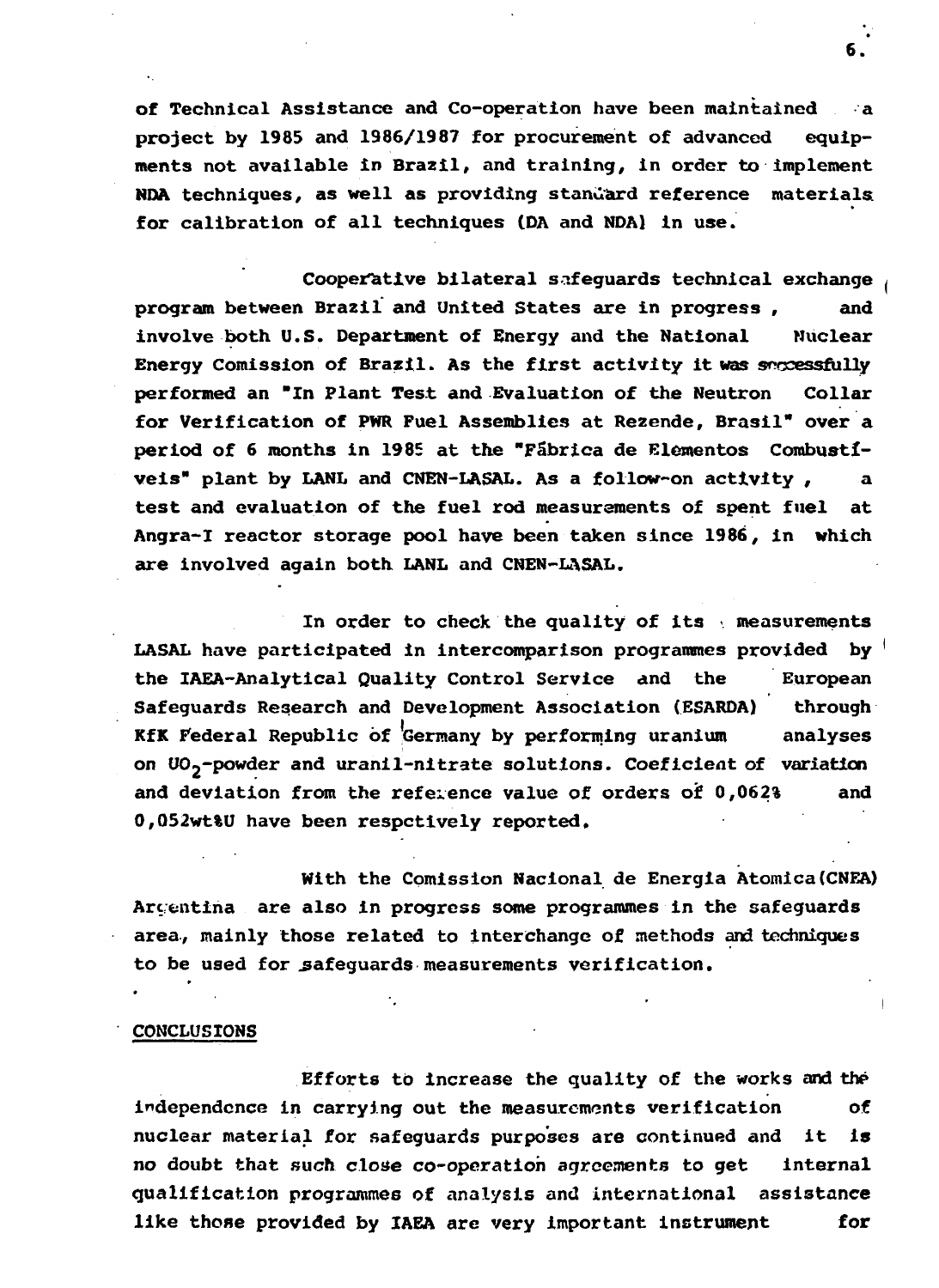## increasing the professional qualification of the staff, which has the biggest influence on the effectiveness of regulatory funtions.

÷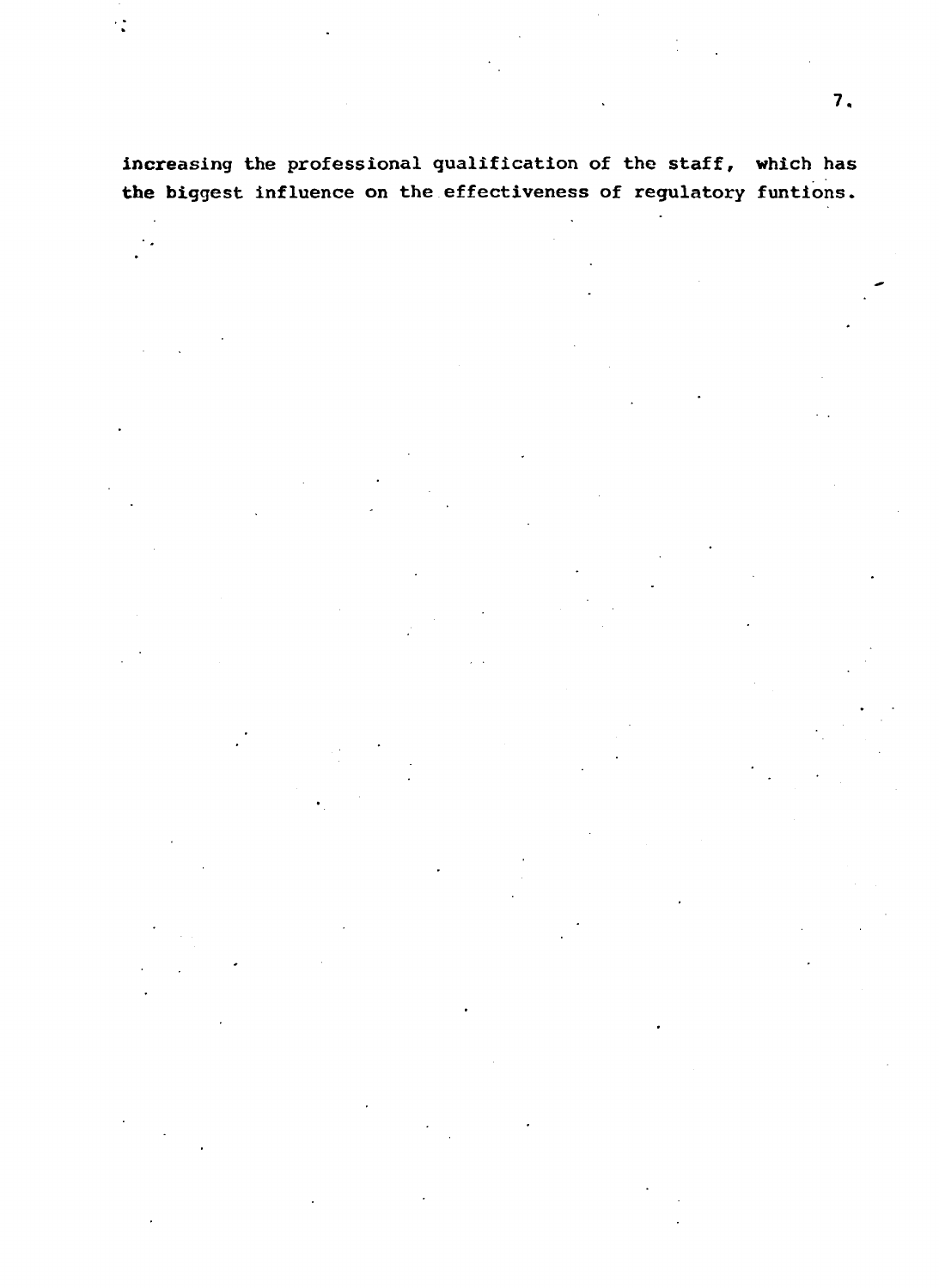

#### SAFEGUARDS LABORATORY LOCATI TH  $\qquad \qquad \bullet$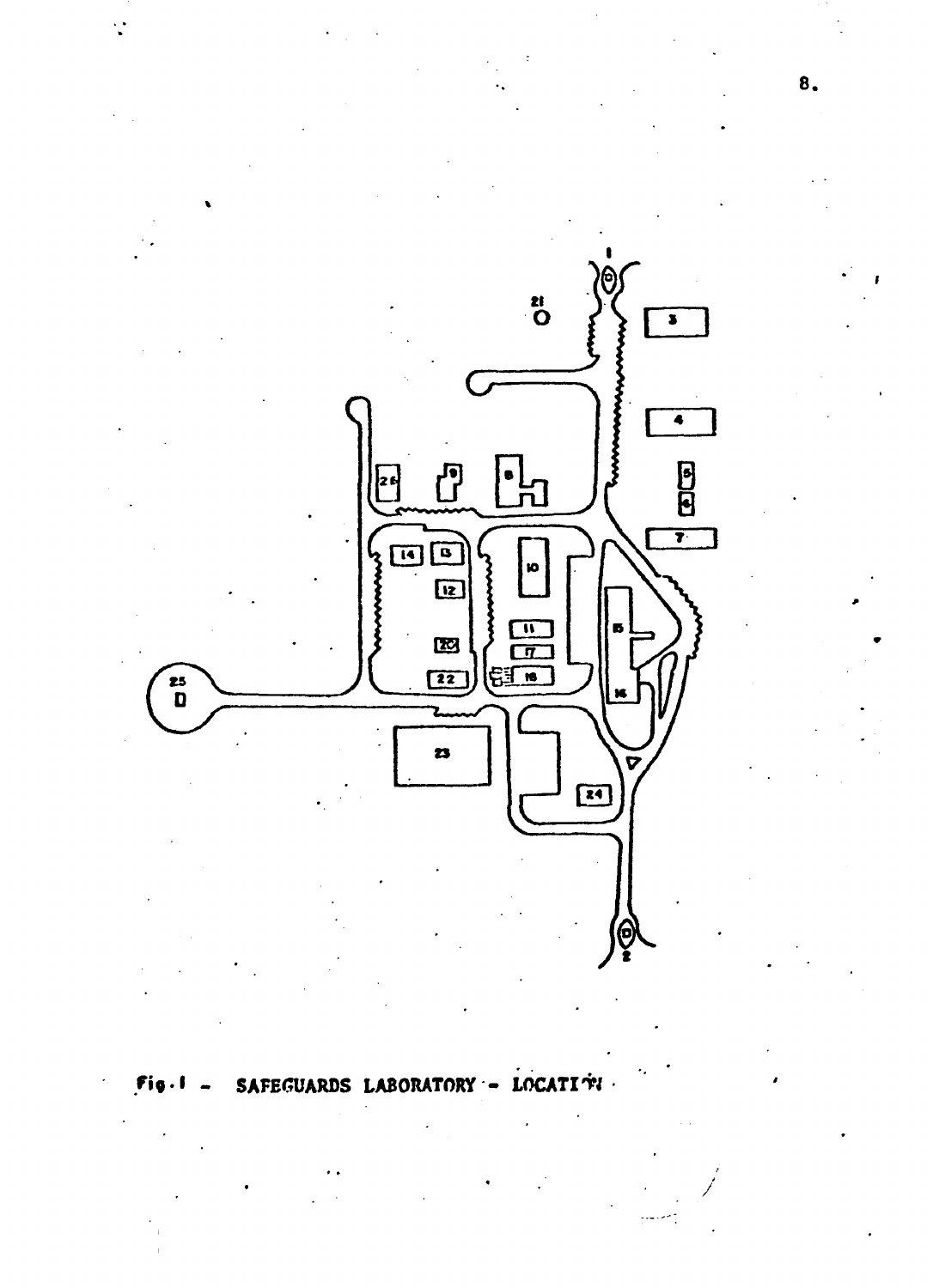**Fig. 1 - Location of the Safeguards Laboratory**

#### **LEGEND**

- **1.** South entrance
- 2. North entrance
- 3» Safeguards Laboratory (DEx-III, Division of Safeguards) -
- 4. Department of Occupational Radiological Protection
- 5. Neutron calibration (Department of Metrology)
- 6. Neutron calibration (Department of Metrology)
- 7. Department of Human Resources
- 8. Department of Metrology
- 9. Radioisotopes Calibration Laboratory (Department of Metrology)
- 10. Radiometry and Radlochemistry Laboratories (Department of Environmental Radiological Protection)
- 11. Radloblology Laboratory and Environmental Impact Assessment Division (Department of Environmental Radiological Protection)
- 12. Effluents Laboratory (Department of Environmental Radiological) Protection) •
- 13. Mineral Analysis Laboratory (DEx-III)
- 14. Fuel Cycles Process Laboratory (DEx-III)
- 15. Department of Individual Monitoring
- 16. Medical Service
- 17. Carpentry (Department of Administration)
- 16. Civil Engineering Maintenance Service (Department of Administration)
- 19» Vehicles Maintenance Service (Department of Administration)
- 20. Volley-Boll field
- 21. Soccer field
- 22» Central Warehouse
- **23. Dlrector'sofflce**
	- **Department of Administration**
	- **Detectors Development Laboratory\* Mechanics and Eletronics Workshop (Department of Technical Support**
- **24. Restaurant**
- **25» Msteorologlcal tower**
- **26, Filters Laboratory (DEx-III)**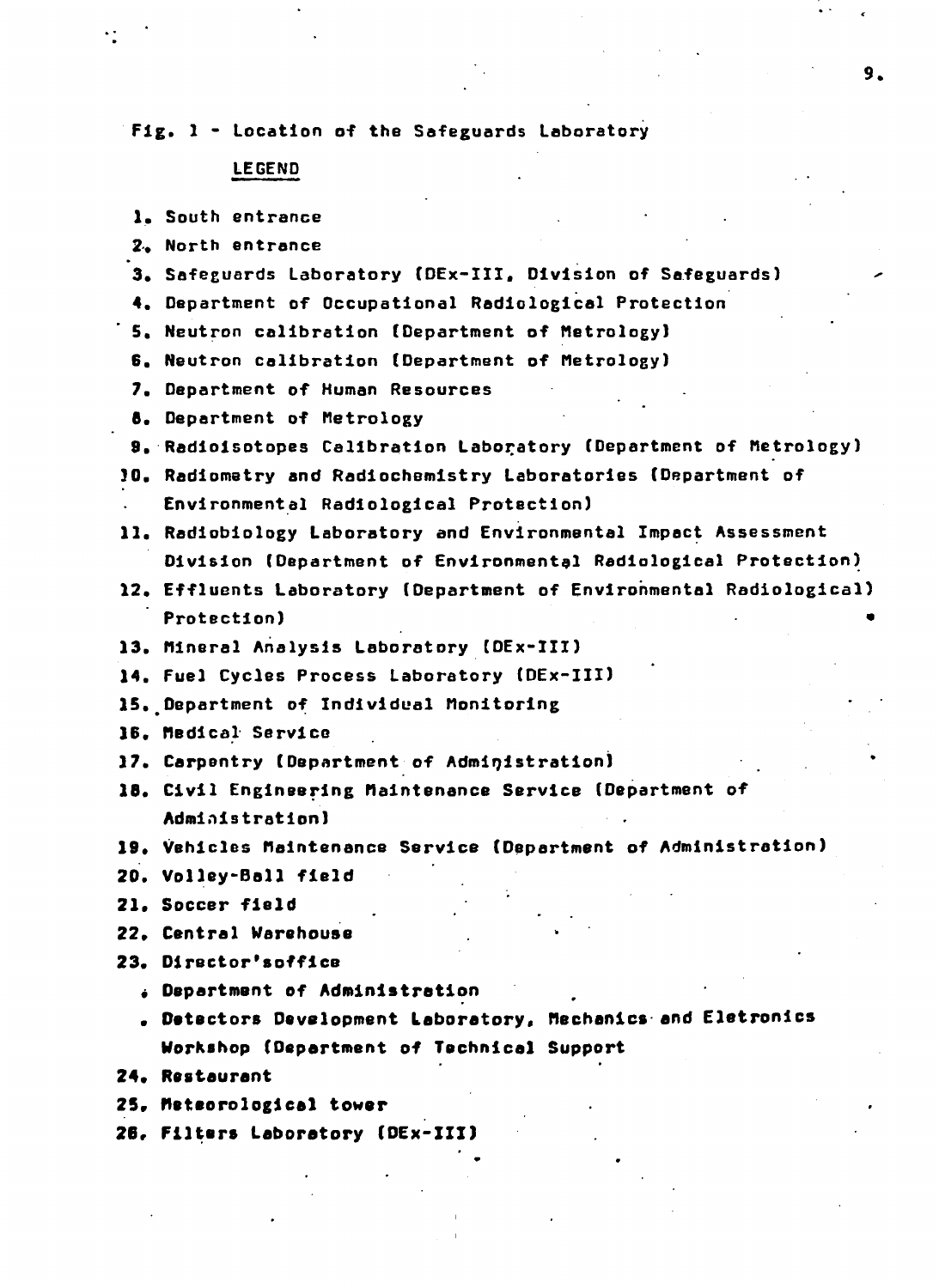

**- SAFEGUARDS LABORATORY - GENERAL'ORGANIZATION**

O